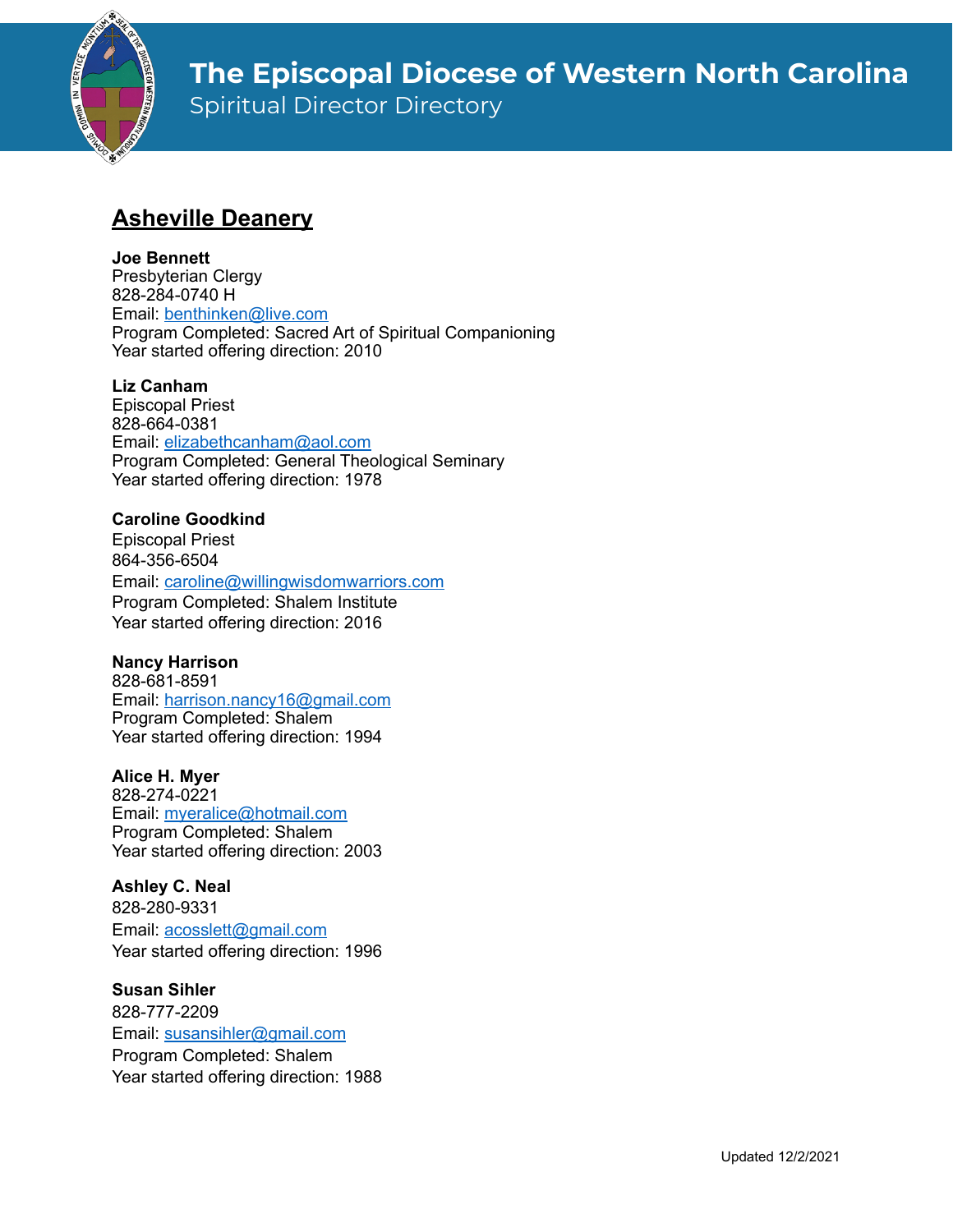**Sandra Smith, M. Div.** 828-684-2339 828-808-5820 Email: [sandraCsmith@charter.net](mailto:sandraCsmith@charter.net) Website: AlchemyWorksEvents.com Spiritual Directors International member since 2011

#### **Daniel O. Snyder, PhD**

Servanthood House 828-776-0015 Email: [dan@danielosnyder.com](mailto:dan@danielosnyder.com)

**Porter Taylor**

(828) 337-2354 Email: [portertaylor80@gmail.com](mailto:portertaylor80@gmail.com) Shalem Institute training

**Rose Wilkerson** 828-664-0518 Email: [rose.wwilkerson777@gmail.com](mailto:rose.wwilkerson777@gmail.com) Program Completed: Haden Institute Year started offering direction: 2003

## **Foothills Deanery**

**Kathy Peters** Email: [klpeters206@att.net](mailto:klpeters206@att.net) Program Completed: Haden Institute, certified labyrinth facilitator, certified in Soul Collage Year started offering direction:

#### **Karen Stutesman**

828-437-7943 Email: [karenstutesman@bellsouth.net](mailto:karenstutesman@bellsouth.net) Program Completed: Shalem Year started offering direction: 1998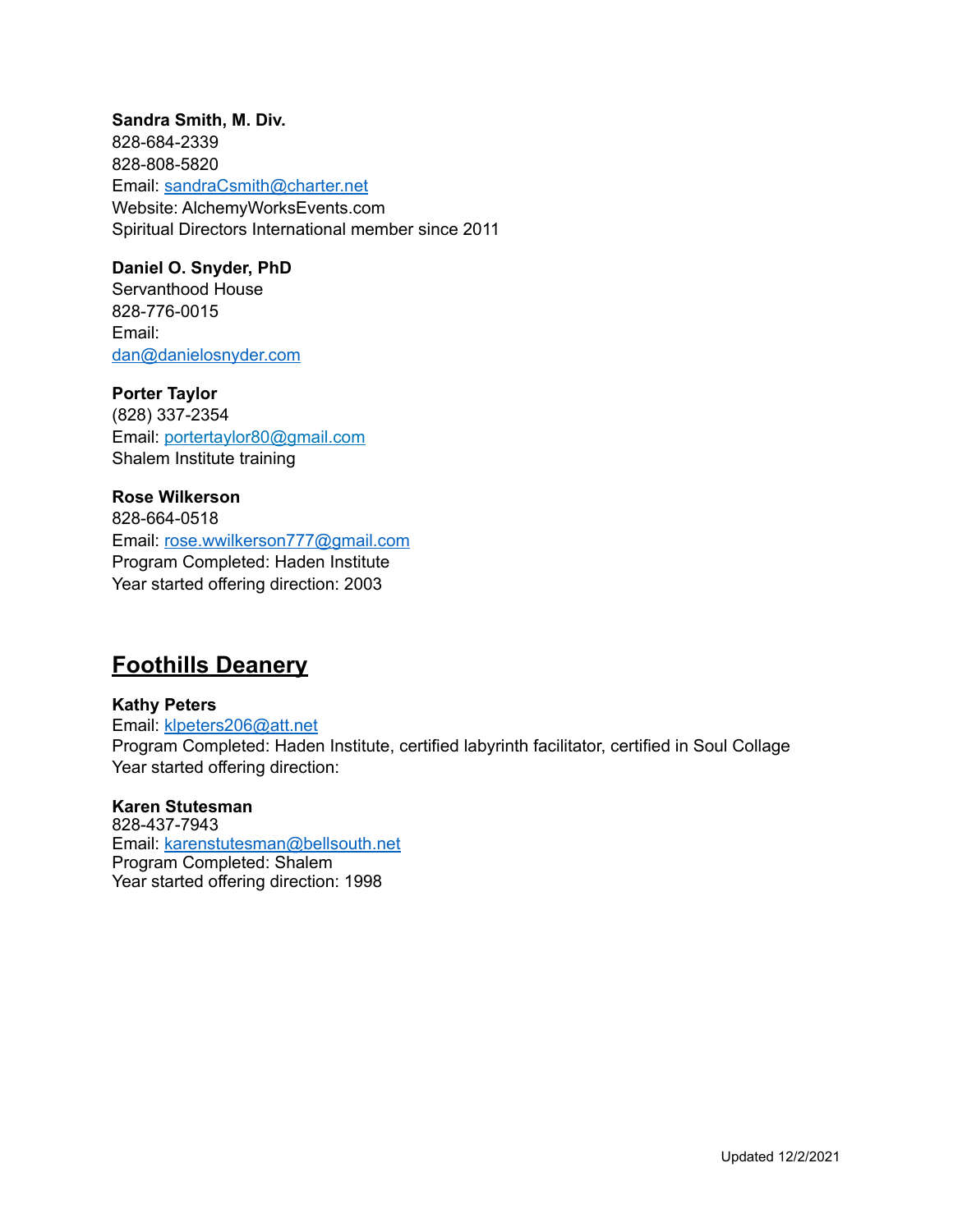## **Hendersonville Deanery**

#### **Joyce Beschta**

Episcopal Deacon 828-388-1199 Email: [joycebeschta@gmail.com](mailto:joycebeschta@gmail.com) Program Completed: Sursum Corda Year started offering direction: 2005

#### **Jacqueline S Combs**

Episcopal Deacon 828-891-2953 H 828-606-3410 C Email: [jacquelinescombs@gmail.com](mailto:jacquelinescombs@gmail.com) Program Completed: Sacred Art of Spiritual Companioning Year started offering direction: 2010

#### **Joan Grant**

Episcopal Priest Email: [joangrant33@hotmail.com](mailto:joangrant33@hotmail.com) Program Completed: Haden Institute

#### **Bill Livingston**

Episcopal Priest 828-577-9325

Email: [rector\\_bill@bellsouth.net](mailto:rector_bill@bellsouth.net)

Programs Completed: Episcopal Theological of the Southwest (with spiritual formation emphasis), faculty member of Journey Partners (training of spiritual directors, Center for Ministry, Millsaps College) Year started offering direction: 1996

#### **Layne Racht**

828-507-1677 Email: [LayneRachtSD@aol.com](mailto:LayneRachtSD@aol.com) Program Completed: Haden Institute, plus other programs Year started offering direction: 1983

**Leslie Stott** 828-891-5756 H 828-674-5689 C Email: [lmstott@bellsouth.net](mailto:lmstott@bellsouth.net) Program Completed: Sacred Art of Spiritual Companioning Year started offering direction: 2010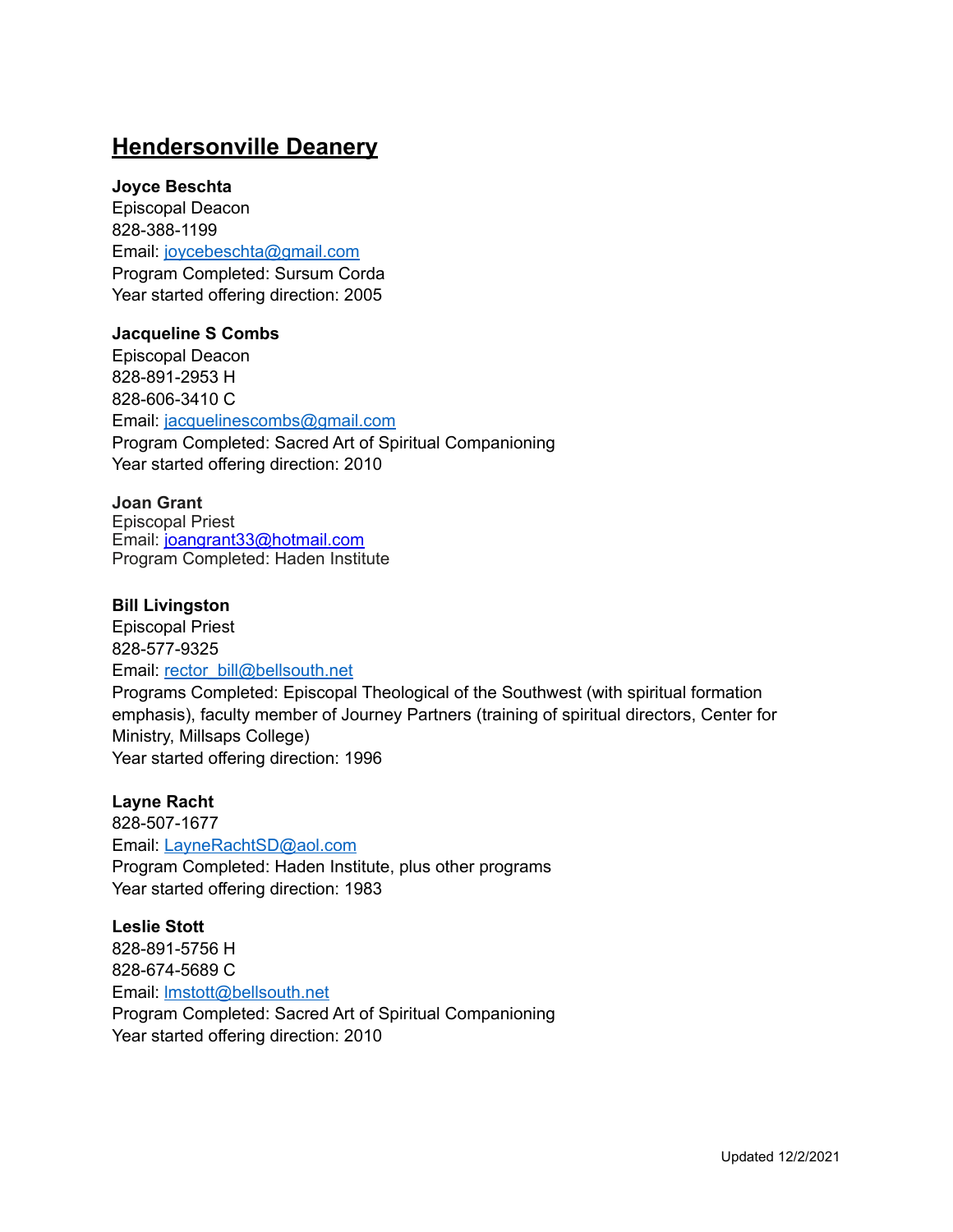## **Piedmont Deanery**

### **Susan Schiano**

Denver NC 28037 E-mail: [miaschiano@aol.com](mailto:miaschiano@aol.com) Program completed: Part of Kairos School of Spiritual Formation. Year started offering direction: 2011 **Courtenay Smith** 704-813-7739 Email: [cousmi58@gmail.com](mailto:cousmi58@gmail.com) Program completed: School for Spiritual Companioning, Batavia, IL Year started offering direction: 2009

#### **Jane Shooter**

Email: [shooter.jane@yahoo.com](mailto:shooter.jane@yahoo.com) Program completed: Sursum Corda in 2008 Year started offering direction: 2009

## **Mountain Deanery**

**Jim Banks** 828-265-2575 Email: [jdrbanks@gmail.com](mailto:jdrbanks@gmail.com) Program Completed: Shalem Year started offering direction: 2003

**Greg Erickson** Episcopal Deacon Roads End Retreat E-mail: [deacongreg@roadsendretreat.org](mailto:deacongreg@roadsendretreat.org) Program completed: Pecos Monastery School for Spiritual Direction Year started offering direction: 2008

**Jane Erickson** Roads Ends Retreat 828-243-1903 Email: [jane@roadsendretreat.org](mailto:jane@roadsendretreat.org) Program Completed: Pecos Monastery School For Spiritual Direction Year started offering direction: 2007

**Denica Joyce** 828-264-6254 Email: [cdjoyce@goboone.net](mailto:cdjoyce@goboone.net) Program Completed: Sursum Corda Year started offering direction: 2001